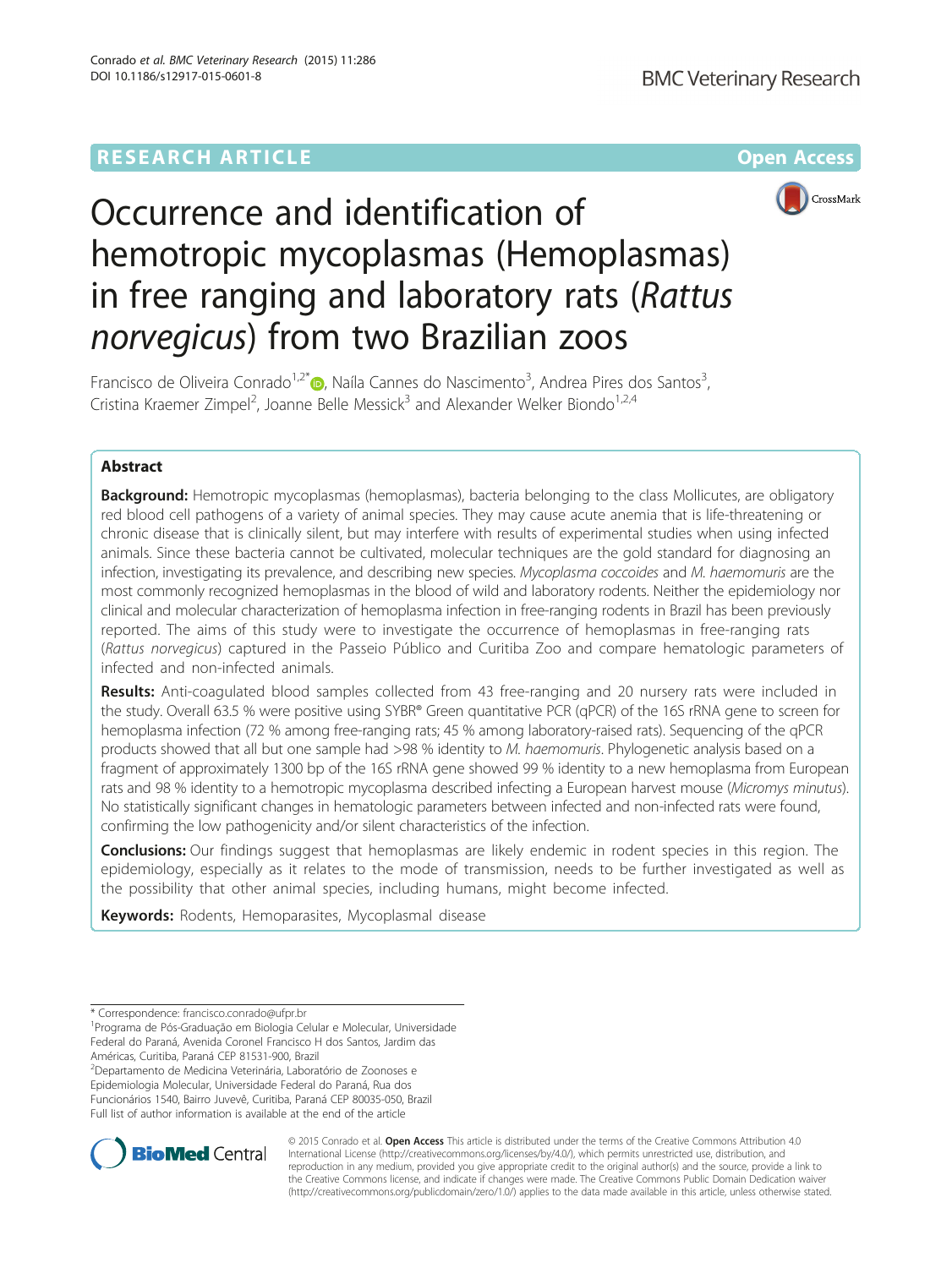## Background

Hemotropic mycoplasmas, also known as hemoplasmas, are the causative agents of infectious anemia in many mammalian species worldwide [[1\]](#page-8-0). Previously divided in two genera (Haemobartonella and Eperythrozoon) in the Anaplasmataceae family, they were reclassified into the genus Mycoplasma based on 16S rRNA gene sequence data [[2\]](#page-8-0). They are small, pleomorphic uncultivable bacteria that lack a cell wall and attach to the surface of red blood cells [\[3](#page-8-0)]. It is speculated that hemoplasmas cause disease by a nutrient scavenger and competition mechanism, which may lead to decreased life span of erythrocytes and severe anemia in acutely infected animals [\[4](#page-8-0)]. Hemoplasmas also can be opportunistic agents, silently infecting healthy animals and leading to disease only in certain conditions [[3\]](#page-8-0). Natural transmission is believed to occur through blood-sucking arthropod vectors such as ticks, fleas, lice, mosquitoes and flies [\[2](#page-8-0)].

Several new species of hemoplasmas infecting wild and domestic animals were recently described [[5](#page-8-0)–[13](#page-8-0)]. Although most hemotropic mycoplasmas are host specific, interspecies infections [[14\]](#page-8-0) and zoonotic potential have been reported [\[15](#page-8-0)–[17\]](#page-8-0), supporting the importance of studying these microorganisms. Those individuals who are immunocompromised or have high exposure to arthropod vectors are at risk of being infected. A possible association between chronic hemoplasma infection and autoimmune diseases such as systemic lupus erythematosus, rheumatoid arthritis and rheumatic diseases in humans was reported in literature before the use of polymerase chain reaction (PCR). However, more recent cases of hemoplasma infection have been described using molecular techniques, these include M. haemofelis-like infection of a HIV-positive patient [[15\]](#page-8-0), M. ovis infection of an immunocompromised veterinarian with multiple sclerosis [\[18\]](#page-8-0), M. suis infection of swine-farm workers in China [[19](#page-8-0)], and infection of a patient with hemolytic anemia and pyrexia with a novel hemoplasma [\[17\]](#page-8-0).

Mycoplasma coccoides (Eperythrozoon coccoides) and M. haemomuris (Haemobartonella muris) are red cell parasites of wild and laboratory rodents [\[2](#page-8-0), [20](#page-8-0)–[22\]](#page-8-0). A novel species of hemotropic mycoplasma was recently described in sewer rats (Rattus norvegicus) captured during rodent control in an animal hospital in Japan [\[12](#page-8-0)]. However, the prevalence of hemoplasma infections in free-ranging rodents remains largely unreported. Rodents, whether free-ranging or captive, may pose a risk to the health of human and other animal populations, as they can transmit a number of infectious diseases [\[23, 24](#page-8-0)]. The occurrence of hemoplasmas in free-ranging rodents in places where wild animals are kept in captivity, such as the Passeio Público and the Curitiba Zoo, might represent an important risk of transmission to workers and visitors as well as to animal species at the parks. Neither Passeio Público nor the Curitiba Zoo have efficient pest and rodent control plans. The keeping of animals in captivity at these sites hinders the use of toxic rodenticides or anticoagulants due to the risk of intoxication. The capture of live animals has been used as a method of palliative control of rodent infestation in these locations in an attempt to reduce the number of these animals.

Due to our inability to culture hemoplasmas in vitro, PCR is considered the gold-standard method for detection of infection. Microscopic observation of blood smears is also used, despite the low sensitivity of this technique [\[16](#page-8-0)]. Several protocols have been described for the diagnosis of hemotropic mycoplasma infection, including conventional PCR (cPCR) and quantitative PCR (qPCR) (SYBR® Green or TaqMan®). These techniques may be followed by Sanger sequencing to differentiate the infecting species [[25, 26\]](#page-8-0).

Many of the Brazilian domestic and wild animal species can be infected with hemoplasmas [\[27](#page-8-0)]. Additional studies are needed to help to establish mode(s) of transmission, host species or reservoirs of infection and its effects, as well as to identify new hemoplasma species. The aim of this study was to investigate the occurrence of hemotropic mycoplasmas in rats (Rattus norvegicus) captured in two parks in Curitiba and in laboratory rats by SYBR® Green qPCR. In addition, hematologic parameters, body weight, and location of infected rats were compared to those of non-infected animals.

#### Methods

# Animals and blood collection

A total of 43 free-ranging rats (Rattus norvegicus) and 20 nursery rats were sampled from the city of Curitiba (Parana State, Brazil) for this study. The previously published hemoplasma infection percentage of 12.5 % in a population of free-ranging rats [\[12\]](#page-8-0) was used to determine a minimum of 40 animals (95 % confidence level, with a 10 % interval) needed in this study. All samples were collected between the months of July 2013 and January 2014. Twenty-three rats were captured at the Passeio Público [10 (43 %) male and 13 (56 %) female], and 20 captured at the Curitiba Zoo [11 (55 %) male and 9 (45 %) female]. Rodent control (chemical and trapping) was responsibility of the Department of Animal Services, Curitiba Secretary of Environment, so no additional permission was necessary. In addition, 20 rats [12 (60 %) male and 8 (40 %) female] from the nursery kept at the Passeio Público for feeding the carnivores and originally from a laboratory rat supplier were sampled. The animals were captured using live traps that were set out overnight and collected in the morning; fruits and raw corn were used as baits. Upon capture, the animals were handled humanely and personal protection measures cautiously taken. The traps were put inside a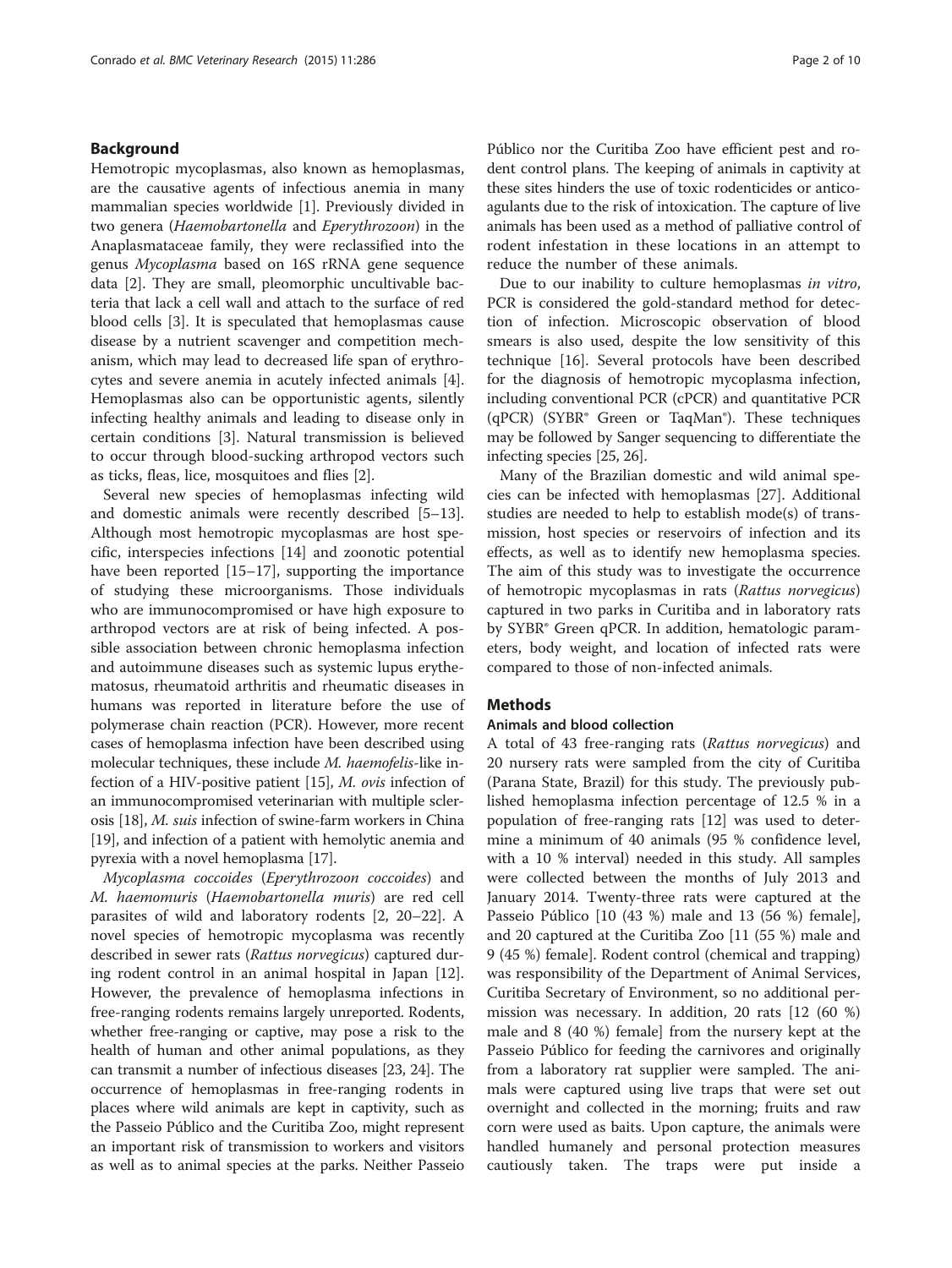hermetically closed plastic container and inhalation anesthetic Isoflurane infused through a machine with oxygen. The rats were considered sedated when all movement ceased and they became unresponsive to external stimuli. Once sedated, the animals were removed from the trap and kept sedated through a small inhalation mask. Blood was collected by intracardiac venipuncture into EDTA K2 and dry vacuum tubes (BD Brasil, São Paulo, Brazil) for hematologic analyses, DNA extraction and serum separation. After the blood collection the animals were euthanized with a lethal dose of intracardiac potassium chloride. During sampling, information concerning gender, weight (as an estimate of age) and place of capture were collected. Capture and use of animals as well as handling protocols were previously approved by the Ethics Committee on Use of Animals of the Federal University of Paraná under protocol number CEUA/SCA 057/2013.

#### Microscopy

Blood smears were prepared from EDTA K2 anticoagulated blood within five minutes after blood collection to ensure no hemoplasma detachment from red blood cell surface [\[28\]](#page-8-0). The slides were stained using Romanowsky staining (May-Grünwald - Giemsa) in an automated stainer (Sysmex XE-2100, Sysmex Corporation, Japan) to ensure constant staining quality. Blood smear preparations were scanned for the presence of hemoplasmas using a motorized Axio Imager Z2 microscope (Carl Zeiss, Jena, DE) equipped with an automated scanning VSlide system (Metasystems, Altlussheim, DE) at the Multiuser Conventional and Confocal Fluorescence Microscopy Laboratory at the Department of Biological Sciences, Federal University of Paraná State, Brazil. For each slide, 1000 red blood cells were counted in different randomly chosen high power (100x) fields and the number of structures morphologically compatible with hemotropic mycoplasmas noted. Microscopy results for detection of hemoplasmas were subsequently compared with molecular PCR results.

## Hematologic analyses

Samples were stored at 4 °C until processed. Packed Cell Volume (PCV) was measured by routine centrifugation and Total Plasma Protein (TPP) was measured by refractometry.

## DNA extraction

Aliquots of whole blood anticoagulated with EDTA K2 were stored at −80 °C until the molecular procedures were performed. DNA extraction was performed at the Zoonoses and Molecular Epidemiology Laboratory, Department of Veterinary Medicine, College of Veterinary Medicine, Federal University of Paraná, Curitiba, Paraná,

Brazil. DNA was extracted in duplicates from 100 μL whole blood using commercial Quick-gDNA™ MiniPrep Kit (Zymo Research Corp., Orange, California, USA) according to manufacturer's instructions. For each 10 extractions of blood samples a negative control (ultrapure water) was included to ensure that there was no cross contamination. Blood sample from a known hemoplasma non-infected mouse was also extracted as negative control. The extracted duplicates of DNA were stored at −80 °C until they were sent to the Hemoplasma Laboratory of the Comparative Pathobiology Department, College of Veterinary Medicine at Purdue University, USA. Sample selection among duplicates was performed based on NanoDrop (Nd-1000 Spectrophotometer, Thermo Scientific, USA) nucleic acid concentration and purity results.

# GAPDH-PCR assay

A cPCR for the housekeeping gene glyceraldehyde-3 phosphate dehydrogenase (GAPDH) was performed to ensure successful DNA extraction and the presence of amplifiable DNA in the samples. Previously described primers [[29](#page-9-0)] were aligned with the complete Rattus norvegicus genome using BLASTn tool to confirm identity to the murine GAPDH gene. A cPCR was carried out consisting of 15.875 μL of nuclease-free water, 2.5 μL of 10X Standard Taq Reaction buffer (1X), 0.5 μL of dNTPs (200 μM),  $0.125$  μL of Taq DNA Polymerase (1.25 units) (M0273S, NewEngland BioLabs® Inc., Ipswich, MA, EUA),  $0.5$   $\mu$ L  $(0.2 \mu)$  of forward primer,  $0.5 \mu$ L (0.2 μM) of reverse primer and 5 μL of sample DNA. Cycling conditions were as follows: 95 °C for 30", 34 cycles of amplification (95 °C for 30 s, 55 °C for 30 s and 68 °C for 30 s), 68 °C for 5 min followed by cooling at 4 °C (iCycler® Thermal Cycler, Bio-Rad Laboratories Inc., Life Science Group, EUA).

#### Gel electrophoresis and visualization

PCR products and a molecular weight marker (100 bp DNA Ladder Plus, Fermentas, Glen Burnie, Maryland, USA) were loaded into a 1.5 % agarose gel and separated by horizontal electrophoresis in 1X TAE buffer at 100 V and 3 W for one hour. Gels were stained in 0.5 μg/mL ethidium bromide solution under gentle agitation for 30 min. Gels were exposed to 312 nm UV light in a transilluminator for visualization of the separate fragments of the PCR product and size comparison with the molecular weight marker. Gels were photographed using the imaging system G:BOX Chemi XR5 (GBCXR50313, SYNGENE©, Frederick, MD, USA).

### Universal hemoplasma screening

A previously described SYBR® Green universal hemoplasma qPCR [[30\]](#page-9-0) was used to screen the extracted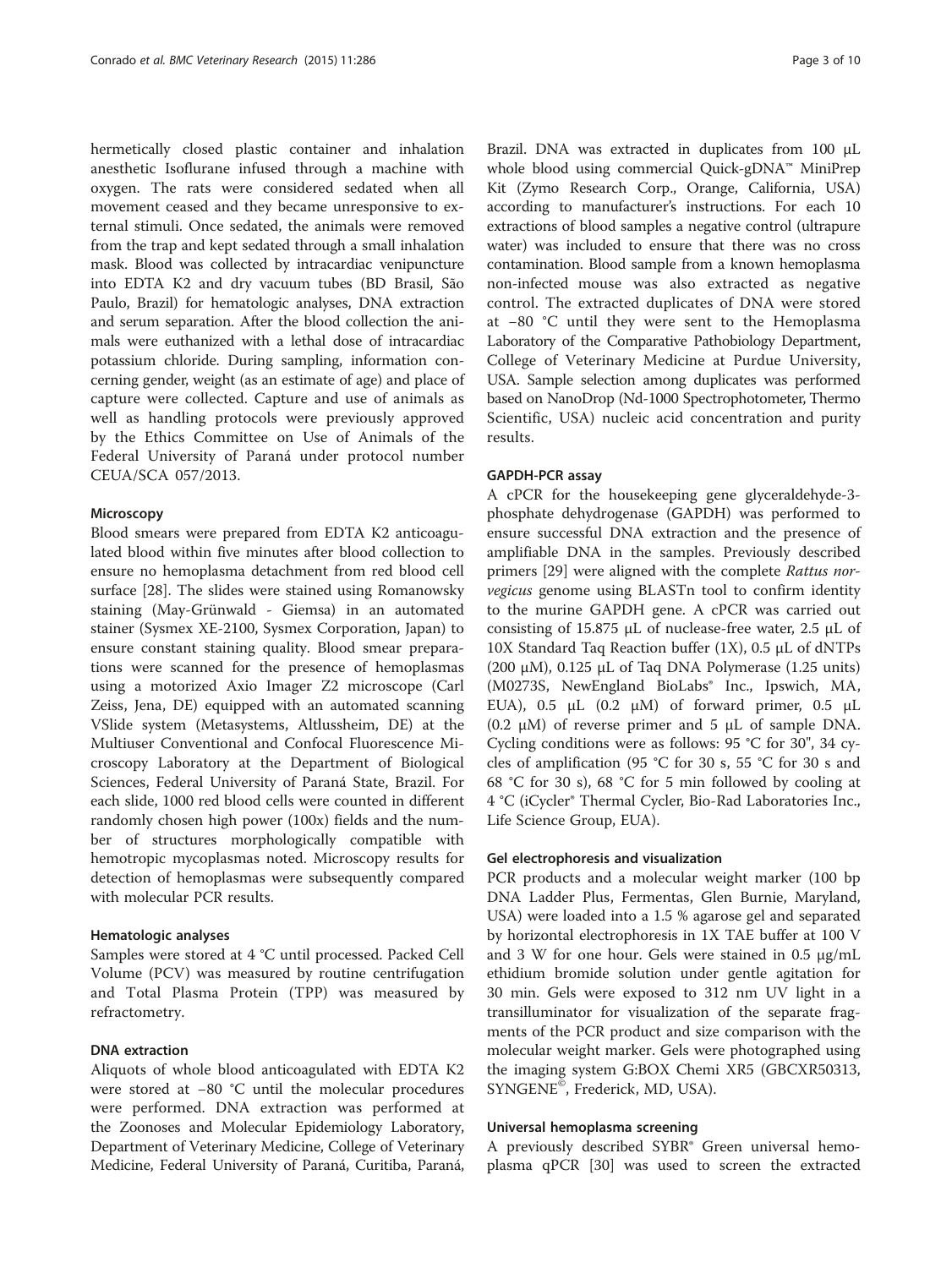DNA samples for infection. The reaction was carried out in a qPCR machine (Applied Biosystems® 7300 Real-Time PCR System, Foster City, CA, EUA) according to Willi et al. [[30](#page-9-0)] protocol. Ultrapure water and DNA extracted from known non-infected mouse were used as negative controls. Known positive samples for Mycoplasma haemomuris (kindly provided by Dr. Rikihisa, The Ohio State University) and for a hemotropic mycoplasma identified in capybaras (Hydrochaeris hydrochaeris) [[5](#page-8-0)], were used as positive controls.

Each sample was analyzed in duplicate and the results considered positive when both crossed the threshold. Using the same pair of primers Willi et al. [\[30](#page-9-0)] reported nonspecific amplification products between cycle threshold  $(C_T)$  34.4 and 39.9 for the technique described. Thus, samples with  $C_Ts$  above 34 were reamplified by cPCR for confirmation. The reaction consisted of 15.875 μl of nuclease-free water, 2.5 μl 10X buffer, 0.5 μl dNTPs (200 μM), 0.125 μl Taq DNA Polymerase (1.25 units) (M0273S, NewEngland BioLabs® Inc. Ipswich, MA, USA), 0.5 μl forward primer (0.2 μM) (SYBR\_For), 0.5 μl reverse primer  $[(0.2 \mu M) SYBR$  Rev1 and SYBR Rev2 in a 1:1 mix], and 5 μl of sample DNA, in a final volume of 25 μl. The protocol reaction was performed in a thermocycler (iCycler® Thermal Cycler, Bio-Rad Laboratories, Inc., Life Sciences Group, USA) and consisted of 30 s of denaturation at 95 °C followed by 40 amplification cycles (30 s at 95 °C, 30 s at 56 °C, and 30 s at 68 °C), and a final extension cycle of 5 min at 68 °C followed by cooling at 4 °C. Amplified products were subjected to electrophoresis and visualization as previously described.

# Sequencing

Twenty-six samples positive for hemoplasma by SYBR® Green qPCR underwent cPCR for amplification of a longer fragment and subsequent sequencing for comparison to 16S rRNA gene sequences available in GenBank®. In order to design primers for a rodent hemoplasma PCR assay, the 16S rRNA genes of the following hemotropic mycoplasma species were retrieved from GenBank® and aligned using the Genomatix<sup>®</sup> software (Genomatix Software v. 3.1 GmbH 1998–2014): M. haemomuris (accession number U82963), M. coccoides (ac. number AY171918), Mycoplasma sp. N008 (sewer brown rats hemoplasma) (ac. number AB752303), 'Candidatus M. haemomeles' (Japanese badger hemoplasma) (ac. number AB848713), uncultured Mycoplasma sp. (Brazilian capybara #01 hemoplasma) (ac. numbers FJ667773 and FJ667774). Conserved regions among the sequences were identified and selected for primer design flanking a region of approximately 600 base pairs (bp). Primers RodHem F1 and RodHem R1 were designed using Primer3 software (<http://primer3.ut.ee/>) and analyzed by IDT's Oligo Analyzer Tool [\(https://www.idtdna.com/calc/](https://www.idtdna.com/calc/analyzer)

[analyzer\)](https://www.idtdna.com/calc/analyzer) and PCR Primer Stats ([http://bioinformatic](http://bioinformatics.org/sms2/pcr_primer_stats.html)[s.org/sms2/pcr\\_primer\\_stats.html\)](http://bioinformatics.org/sms2/pcr_primer_stats.html) software. All primers used in this study were commercially synthesized by IDT<sup>®</sup> (Integrated DNA Technologies, Coralville, IA, USA) and are described on Table [1.](#page-4-0) The cPCR reaction consisted of 45 μl of PCR SuperMix (PCR SuperMix High Fidelity, Invitrogen™, Life Technologies, USA),  $1 \mu$ l (0.2  $\mu$ M) of forward primer (RodHem F1),  $1 \mu$ l (0.2 μM) of reverse primer (RodHem R1) and 5 of μL of DNA sample in a final volume of 52 μl/reaction. Cycling conditions consisted of 30 s at 94 °C followed by 35 amplification cycles (30 s at 94 °C, 30 s at 56 °C and 30 s at 72 ° C) and a final extension step at 72 °C for 5 min, followed by cooling at 4 °C (PTC-200 Peltier Thermal Cycler, MJ Research, Inc., Waltham Massachusetts, USA). A positive sample for *M. haemomuris* was used as a positive control. A SYBR® Green negative sample and ultrapure water were used as negative controls. Amplified products were subjected to electrophoresis and visualization as previously described.

Approximately 10 % of the samples were also subjected to amplification of the nearly complete 16S rRNA gene sequence. Following alignment of 16S rRNA gene sequences of rodent hemotropic mycoplasmas as previously described, two conserved regions more distant from each other were selected in order to amplify a product with approximately 1300 bp for analysis and construction of a phylogenetic tree.

Primers RodHem1300 Fw1, RodHem1300 Fw2 and RodHem1300 Rv were designed and commercially synthesized as previously described. Two forward primers were used to assure amplification of different rodent hemoplasma rRNA 16S gene sequences despite nucleotide mismatches in this region. The cPCR reaction consisted of 45 μl of PCR SuperMix (PCR SuperMix High Fidelity, Invitrogen<sup>™</sup>, USA), 1  $\mu$ l (0.2  $\mu$ M) of forward primers (RodHem1300 Fw1 and RodHem1300 Fw2 in a 10 μM 1:1 mix) 1 μl (0.2 μM) of reverse primer (Rod-Hem1300Rv) and 5 μl of sample DNA, totaling a 52 μl reaction. Cycling conditions consisted of 30 s at 94 °C followed by 35 amplification cycles (30 s at 94 °C, 30 s at 55.7 °C and 90 s at 72 °C) and a final extension step at 72 °C for 5 min followed by cooling at 4 °C (iCycler® Thermal Cycler, Bio-Rad Laboratories, Inc., Life Sciences Group, USA). Known positive and negative controls were included in the assay and products were separated and visualized as previously described.

Conventional PCR products visualized on the agarose gel were purified using the QIAquick Gel Extraction Kit (QIAGEN Inc., CA, USA) according to the manufacturer's specifications and submitted for direct Sanger sequencing using the capillary DNA analyzer ABI 3730XL (Applied Biosystems, FosterCity, CA, USA) after sequencing reactions with a BigDye Terminator V3.1 cycle sequencing kit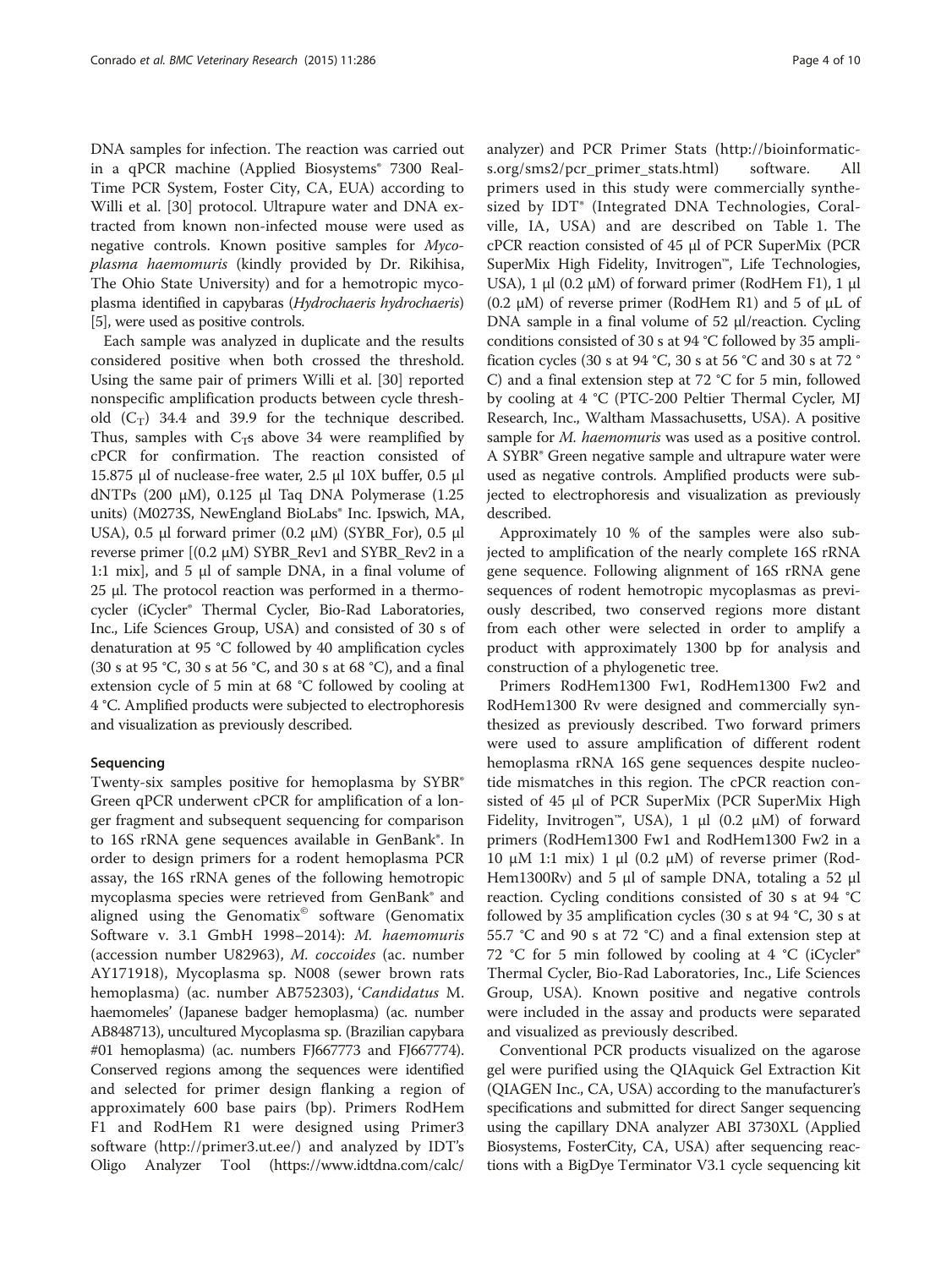| Primer         | Sequence (5'-3')               | Reference                      |
|----------------|--------------------------------|--------------------------------|
| GAPDH-F        | CCTTCATTGACCTCAACTACAT         | Birkenheuer et al., 2003 [29]. |
| GAPDH-R        | CCAAAGTTGTCATGGATGACC          | Birkenheuer et al., 2003 [29]. |
| SYBR For       | AGCAATRCCATGTGAACGATGAA        | Willi et al., 2009 [30].       |
| SYBR Rev1      | <b>TGGCACATAGTTTGCTGTCACTT</b> | Willi et al., 2009 [30].       |
| SYBR Rev2      | GCTGGCACATAGTTAGCTGTCACT       | Willi et al., 2009 [30].       |
| RodHem F1      | GGGATTGAGATACGGCCCAT           | This study.                    |
| RodHem R1      | AGGTCCCCGTCAATTCCTTT           | This study.                    |
| RodHem1300 Fw1 | GCGAACGGGTGAGTAATGAA           | This study.                    |
| RodHem1300 Fw2 | GCAAACGGGCGAGTAATACA           | This study.                    |
| RodHem1300 Rv  | TCATAGTTTGACGGGCGGT            | This study.                    |

<span id="page-4-0"></span>Table 1 Primers used in this study. Name, sequence and reference of primers used and/or designed and synthesized for use in this study

(Applied Biosystems). Reaction cleanup was performed via ethanol precipitation. Forward and reverse nucleic acid sequence data were used to construct a continuous sequence of each cPCR product. All sequencing reactions were carried out at the Purdue Genomics Core Facility (Purdue University, West Lafayette, IN, USA). The 16S rDNA sequences obtained were compared to GenBank® entries using the BLASTn tool provided by NCBI ([http://](http://www.ncbi.nlm.nih.gov/blast/Blast.cgi) [www.ncbi.nlm.nih.gov/blast/Blast.cgi\)](http://www.ncbi.nlm.nih.gov/blast/Blast.cgi).

#### Phylogenetic analysis

The 16S rRNA gene sequences from the rat isolates were aligned with sequences from GenBank® database using Clustal W2 (EMBL-EBI). Evolutionary analyses and phylogenetic tree were constructed using the software Mega 6.0 [[31\]](#page-9-0) with the neighbor-joining method [\[32](#page-9-0)] from a distance matrix corrected for nucleotide substitutions by the Kimura two-parameter model [\[33](#page-9-0)]. The data set was resampled 1,000 times to generate bootstrap values [[34](#page-9-0)].

## Statistical analysis

A Chi-Square test was used to compare the gender, location and infection. A descriptive analysis of the variable (positive/negative for hemoplasma infection) collected from each group was performed. The Student's T test was used for univariate analysis variables such as PCV, TPP, presence of structures on cells, and weight of the rats. The results were considered significantly different when  $p < 0.05$ . The statistical analysis for this paper was generated using SAS software (Copyright, SAS Institute Inc., Cary, NC, USA).

# Results

Among all rats, 30 (47.6 %) were female and 33 (52.4 %) were male. Among males 23/33 (69.6 %) were infected and 10/33 (30.4 %) showed no infection. Regarding the females, 17/30 (56.5 %) were infected, while 13/30 (43.5 %) showed no infection. Hemoplasma infection was not associated with the gender of the rats investigated  $(p = 0.11)$ .

Although the average weight of non-infected rats (208.04  $g \pm 111.25$ ) was lower than the weight of infected rats (256.12  $g \pm 124.00$ ), no statistically significant difference  $(p = 0.15)$  was found when the groups were compared. As for place of origin, the number of infected rats was higher among those who were captured at the Passeio Público (16/23 = 69.6 %) and the Curitiba Zoo  $(15/20 = 75.0 \%)$ , compared with rats kept in the nursery of the Passeio Público  $(9/20 = 45.0 \%)$ . However, there was no statistically significant difference related to infection among the three groups  $(p = 0.11)$ .

Quantitative PCR for hemoplasma infection using the SYBR® Green technique showed that 40 (63.5 %) out of the 63 samples tested positive. There was no statistically significant difference for weight, PCV and TPP between infected and non-infected groups.

The mean PCV of rats obtained from the nursery of Passeio Público (41.3 %  $\pm$  2.53) was greater than that of rats captured at the Passeio Público (37.4 % ± 3.76 and Zoo  $(34.7 \, % \pm 3.66)$ , but not enough to be statistically significant ( $p = 0.31$ ). Similarly, the mean PCV of infected and non-infected rats when compared was slightly higher in the negative group  $(38.5 % \pm 4.29)$  than in the positive group  $(37.4 \pm 4.24)$ . This difference was also not significantly different ( $p = 0.31$ ).

In general, PCV values for infected and non-infected animals showed variable values for the different sites of origin/capture; infected animals of the Passeio Público had higher PCV (37.7  $% \pm 4.18$ ) than non-infected animals  $(36.7 \pm 2.81)$ , while animals captured at the Zoo showed opposite results (non-infected group PCV:  $35.6 \% \pm 5.50$ ; infected group PCV:  $34.5 % \pm 3.04$ ). The rats from the nursery of the Passeio Público showed more consistent and nearly equal PCV values in both the infected  $(41.7 % ± 1.41)$  and non-infected groups  $(41.0 % ± 3.22)$ .

There were no significant associations between the total plasma protein mean of non-infected animals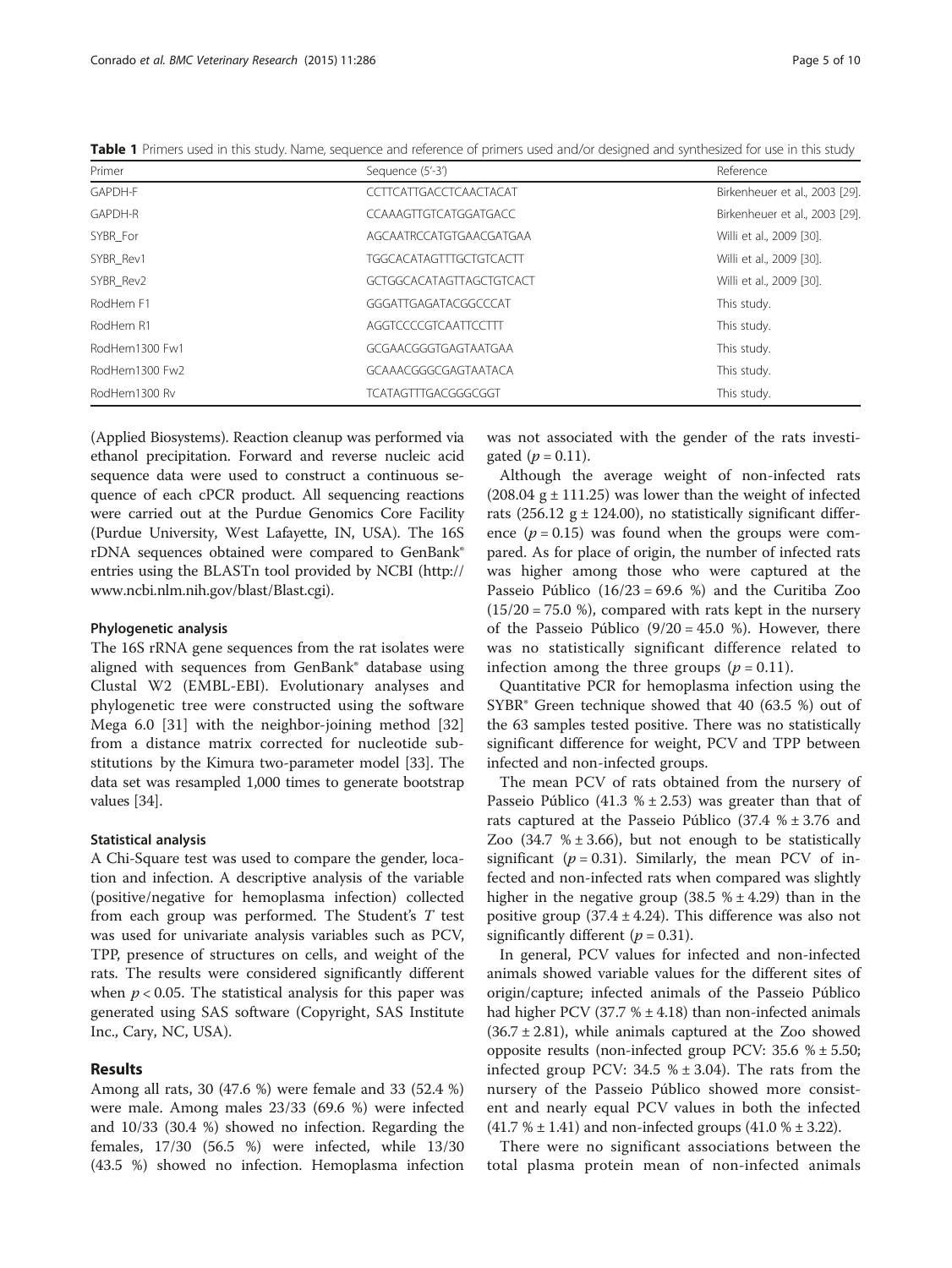$(6.33 \text{ g}/dL \pm 0.77)$  versus infected animals  $(6.69 \text{ g}/dL \pm 0.90)$  $(p = 0.09)$  nor for the different groups or different places of origin.

# Microscopy

Some PCR positive samples had visible hemoplasma-like structures, whereas others had no visible structure on the red blood cells. Further, some negative PCR samples had structures such as Howell-Jolly bodies and/or stain precipitates, which are often misidentified as hemoplasmas. The mean number of hemoplasma–like structures within 1000 red blood cells was compared with infection status. In non-infected animals, the mean was  $0.09 \pm 0.08$ , whereas for infected animals was  $0.09 \pm 0.08$ . There was no statistically significant difference between the values of the two groups ( $p = 0.87$ ).

#### Molecular analyses

Samples testing positive by cPCR for the GAPDH gene showed a band of approximately 400 bp; none of the 63 samples failed to provide amplification and therefore no sample was excluded from the study. Of all samples, 40/63 (63.5 %) were positive for hemoplasma infection by SYBR® Green qPCR. Seventeen (42.5 %) of the 40 positive samples were initially considered suspect, having a  $C_T$  between 34 and 38 cycles; these samples were successfully reamplified using cPCR, confirming them as weak positives. Sixteen (69.5 %) out of 23 samples from the Passeio Público, were positive by the SYBR® Green technique: 10/16 (62.5 %) positive, and 6/16 (37.5 %) weak positive. Among samples from the Zoo, 15/20 (75.0 %) were positive: 10/15 (66.7 %) positive and 5/15 (33.3 %) weak positive. Nine out of 20 (45.0 %) samples were infected among samples from the nursery: 3/9 (33.3 %) positive, and 6/9 (66.7 %) weak positive. For purposes of statistical analysis and interpretation, the results were grouped into positives and negatives.

Positive samples by SYBR® Green were selected for sequencing according to their (melting temperature)  $T_m$ . Twenty-six samples, representing at least 50 % of each  $T_m$  (72, 73, 74, 75 and 76) showed in the qPCR results, were amplified and sequenced using the primers designed to amplify a product of approximately 600 bp. Twenty-five out of the 26 samples showed identity (98- 100 %) with M. haemomuris, when compared to sequences deposited in GenBank® using BLASTn. One of the sequenced samples showed 99 % identity with an uncultured mycoplasma (ac. number KJ739311.1) and 94 % identity with the known feline hemotropic mycoplasma 'Candidatus Mycoplasma turicensis' (ac. number JQ689949.1). The highest percentages of identity and accession numbers of the sequences compared are shown in Table 2.

| <b>Table 2</b> Results of sequencing of selected SYBR® green positive |
|-----------------------------------------------------------------------|
| samples for hemoplasma. Identities of partial sequences of the        |
| 16S rRNA gene (~600 bp) of hemoplasmas of 26 samples amplified,       |
| sequenced and compared to sequences deposited in GenBank®.            |
| Species identified, percentage of identity and accession numbers      |

| <b>Species</b>                                                                    | n             | %   | Accession<br>number |
|-----------------------------------------------------------------------------------|---------------|-----|---------------------|
| M. haemomuris                                                                     | 12            | 100 | AB758439.1          |
|                                                                                   | 4             | 99  |                     |
|                                                                                   | $\mathcal{P}$ | 100 | AB820289.1          |
|                                                                                   | 5             | 99  |                     |
|                                                                                   | 1             | 98  |                     |
|                                                                                   |               | 100 | AB918692.1          |
| Uncultured Mycoplasma sp. clone S_266<br>16S ribosomal RNA gene, partial sequence | 1             | 99  | KJ739311.1          |
| 'Candidatus M. turicensis'                                                        |               | 94  | JO689949.1          |

Two samples were selected for further sequencing of the nearly entire 16S rRNA gene  $(\sim 1300$  bp) using newly designed primers; sample R37, whose sequence from the  $~600$  bp fragment was 100 % identical to Mycoplasma haemomuris, and sample R25 whose sequence of ~600 bp was 94 % identical to 'Candidatus M. turicensis'. Both samples had clear dissociation curves (single peak) on SYBR® Green and clear sequence chromatograms. Sample R37 was once again 100 % identical to the 16S rRNA gene of M. haemomuris (AB758439.1), whereas sample R25 had 99 % identity to a sequence from a hemotropic mycoplasma identified in Rattus norvegicus in Hungary (ac. number KJ739311), and 98 % identity to a sequence from a hemoplasma found in a small rodent of the species Micromys minutus in this same country (ac. number KC863983.1). Further, this sample showed 95 % identity to the feline hemotropic mycoplasma 'Candidatus M. turicensis' (ac. number JQ689950.1). Identity between samples 37 and 25 was 91 %.

#### Phylogenetic analysis

Phylogenetic analysis based on 16S rRNA gene sequences amplified from sample R25 (1154 bp, ac. number KM203857) and R37 (1148 bp, ac. number KM258432) showed that both isolates cluster with the Haemofelis group (Fig. [1\)](#page-6-0). This group includes 'Candidatus M. turicensis', M. coccoides, M. haemomuris, M. haemobos, M. haemofelis and M. haemocanis, as well as the novel isolate identified in Micromys minutus. Other closely related hemotropic mycoplasmas included a hemoplasma of capybaras (FJ667773 and FJ667774), in addition to M. coccoides (AY171918) and 'Candidatus M. turicensis' (DQ464423) reported in rodents and cats, respectively.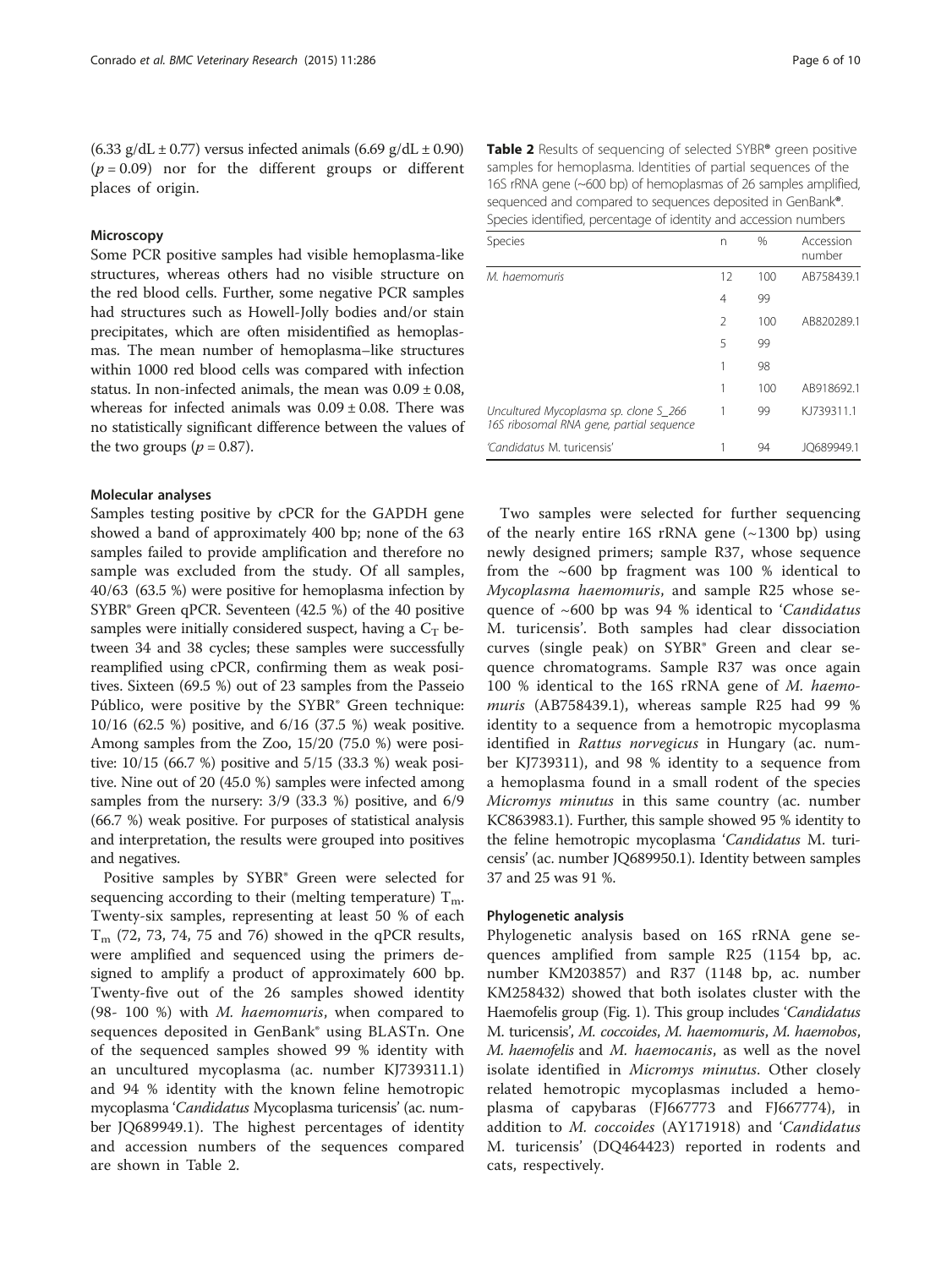<span id="page-6-0"></span>

# Nucleotide sequence accession numbers

The nucleotide sequences of the novel hemoplasma and the M. haemomuris isolated from free-living rats were submitted to the GenBank® database under the accession numbers KM203857 (Sample R25 – New Isolate) and KM258432 (Sample R37 – M. haemomuris), respectively.

# Discussion

This is the first report of hemotropic mycoplasma infection of rats in Brazil and molecular characterization of the species involved. Our findings suggest that  $M$ . haemomuris infection is common in rat, however it is not associated with overt clinical disease. Rats in this study appear to be chronically infected, showing no differences in weight, PCV, and TPP when compared to noninfected rats. Although chronic hemoplasma infections may not cause clinical signs or hematologic alterations [[13\]](#page-8-0), there is always risk of spreading the organism to other susceptible animals. It is also recognized that when chronically infected animals are subjected to stress, coinfection, splenectomy, or immunosuppression, they may develop overt, systemic disease [\[3](#page-8-0)]. The presence of chronic hemoplasma infections is recognized as a common occurrence in several other animal species.

Despite the development of highly sensitive PCR assays, microscopic analysis of Romanowsky stained blood smears is still the method of choice for detecting hemotropic mycoplasmas in many laboratories [[16](#page-8-0)]. The lack of correlation between microscopy and PCR results in this study agrees with previous reports describing the low sensitivity of the microscopic method [\[16\]](#page-8-0). Thus, microscopy greatly underestimates the extent of infection. This finding was anticipated as the bacteremia in chronically infected animals is often low and it is sometimes sporadic [[35, 36](#page-9-0)]. However, using qPCR the presence of infection can be detected and subsequently verified by sequencing of the amplified products. Nearly all samples subjected to sequencing in this study were consistent with M. haemomuris, which is known to infect wild and laboratory rodents [[35\]](#page-9-0). This study again emphasizes the need to use molecular methods as the 'gold standard' to determine whether or not an animal is infected, especially for detection of chronic hemoplasma infections.

As expected, we found a high percentage of hemoplasma-infected rats among the groups captured in the Passeio Público and Curitiba Zoo (31/43 = 72 %) when compared to laboratory raised rats. A similar percentage (80 %) was reported in free-ranging capybaras, a large rodent species native to South America [\[5](#page-8-0)], whereas Willi et al. [\[22\]](#page-8-0) reported about half (53 %) of wild Apodemus mice in Switzerland infected with M. coccoides. The capybaras showed increased prevalence of infection among free-ranging (80 %) animals when compared to those in captivity (20 %). Similarly, a higher occurrence of hemoplasma infection in free-ranging wild cats versus those in captivity has been reported [\[22](#page-8-0)].

Surprisingly, the occurrence of M. haemomuris infection in rats from the nursery of the Passeio Público was also high and not statically different than that of freeranging rats. These rats, used exclusively for feeding the carnivorous animals kept in the park, were sampled as a measure to access their health status as well as to serve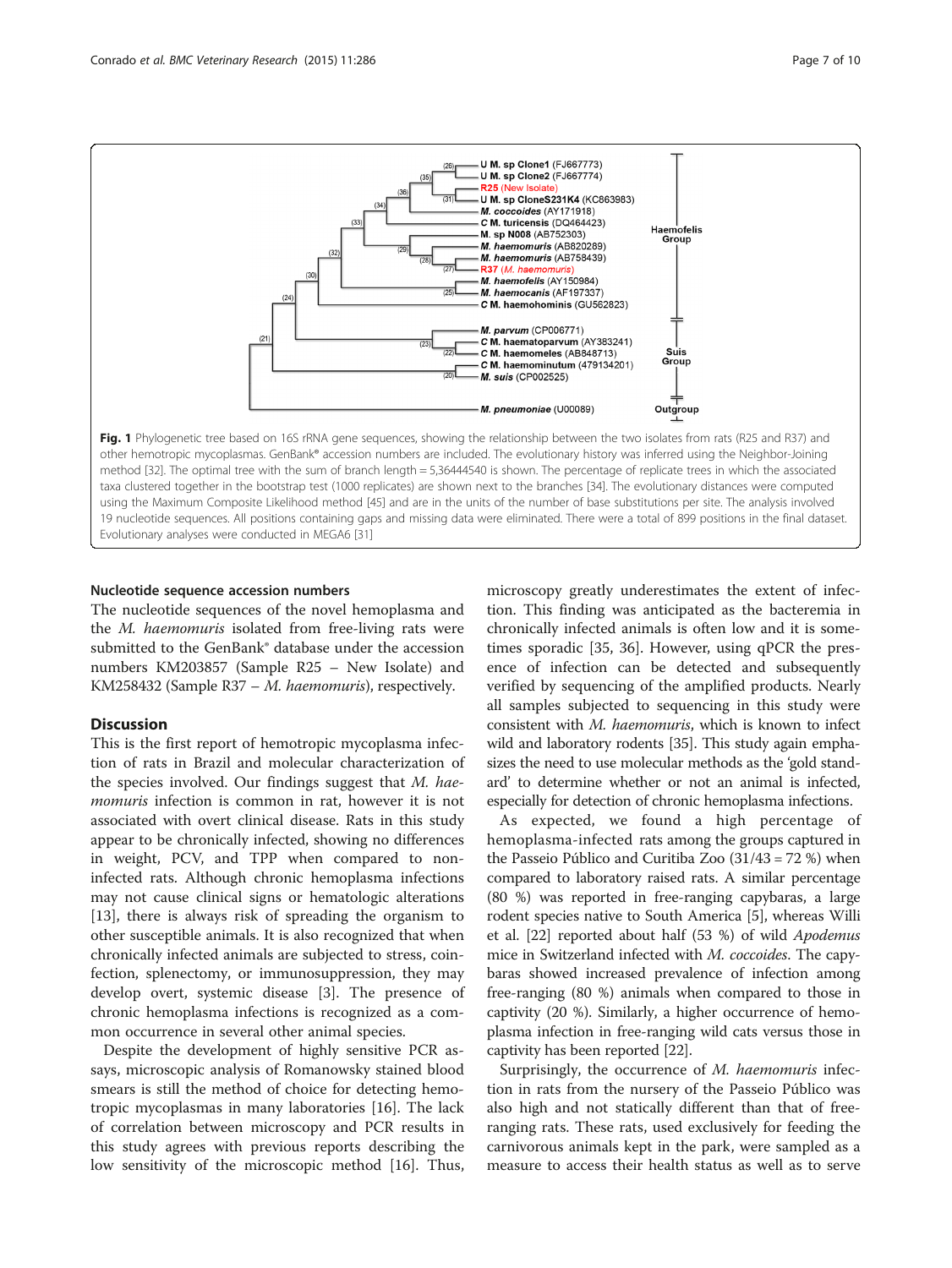as negative controls in the study herein. It was not possible to determine the source of infection in these animals; they were obtained from a commercial laboratory rat vendor and only briefly held in the nursery. The vendor does not routinely perform microscopic or molecular testing for detection of hemoplasma infection. Nevertheless, the presence of hemoplasma infection in the laboratory rats, suggests that hemoplasma infection is widespread in this animal species. It is particularly important to recognize that this potential confounding factor needs to be eliminated from colonies of rodents used in experimental studies [\[37](#page-9-0)]. Clinically silent infections are of major importance in research because they often go undetected until their presence is heralded by aberrations in experimental data. Hemoplasma infections are prime examples due to their extreme subtlety and profound influence on a great variety of studies [\[38](#page-9-0)–[40\]](#page-9-0).

The likelihood of a species other than M. haemomuris or another stain of M. haemomuris among the positive samples in this study suggests the presence of hemoplasma diversity in the population of infected freeranging rodents in Brazil. The similarity between this second species with the feline hemoplasma 'Candidatus M. turicensis' and the phylogenetic distance from M. haemomuris suggests that this is likely a novel species. Moreover, the identity between the M. haemomuris isolate and this second hemoplasma in this study suggests that this is a new species rather than a different strain. Nevertheless, other analysis on a genomic basis should be conducted to further investigate this hypothesis. The 16S rRNA gene sequences have been widely used in microbiology to identify new species of uncultivable microorganisms and have also been the basis for reclassification of hemotropic mycoplasma species [[2\]](#page-8-0). The phylogenetic analysis of the 16S rDNA gene of our rat isolates showed both of these bacteria belong to the Haemofelis cluster that includes 'Candidatus M. turicensis', M. coccoides, M. haemomuris, M. haemobos, M. haemofelis and M. haemocanis. It is important to determine which hemoplasma species and/or strains are involved in an infection as their pathogenicity may differ [[41](#page-9-0)].

Some authors have proposed that rodents could represent reservoirs for feline hemoplasmas due to the close similarity between bacterial species [[42\]](#page-9-0), and that the relationship between 'Candidatus M. turicensis' and hemoplasmas that infect rodents suggest possible interspecies transmission of these agents [\[43](#page-9-0), [44\]](#page-9-0). Interestingly, the sequence of the 16S rRNA gene of the novel species found in this study had 98 % identity to the sequence isolated from a hemoplasma infecting the blood of a harvest mouse (Micromys minutus), a small rodent Native Asian and Europe. It is possible that both isolates belong to the same not yet described species. However, a more complete phylogenetic analysis should be performed

to better elucidate the relationship between these isolates. The nucleotide sequences of the 16S rRNA gene and the ITS region may further clarify the genetic relationship among the hemotropic pathogens isolated from mice, rats and hamsters [\[12\]](#page-8-0). Clinical and epidemiological relevance of this novel species remain uncertain.

The main limitation of this study was the inability to monitor infection, as the animals were evaluated at a single time point, and the use of PCV and TPP for detection of anemic animals rather than a complete blood count (CBC). A more extensive hematologic analysis could have provided additional information but was not undertaken in the current study. This decision was made in part because hemoplasmas are notorious for causing silent infection that may not appreciably alter hematologic variables, and also because comorbidities and infections in the studied population could not be controlled for, and may have interfered with meaningful interpretation of such variables. Future studies in experimentally infected rats may be needed to better assess the impact of infection on other hematologic parameters. Although the assessment of general health status of the captured rats was likely incomplete and based only on visual inspection, the animals appeared healthy, with the exception of a few variables, such as scars, superficial wounds, and ectoparasites.

Another limitation is the fact that the qPCR assay used in this study [[30\]](#page-9-0) does not provide absolute quantification. This protocol uses universal hemoplasma primers designed for screening of various hemoplasma species, and specific standard curves would be necessary for accurate quantification. Such standard curves were not available for this study.

# Conclusions

To the author's knowledge, this is the first study conducted in Brazil using PCR technique to detect hemoplasmas in wild and laboratory-raised rats. The presence of Mycoplasma haemomuris was found in more than 63 % of the rats tested, including almost half of the laboratory-raised animals. These findings suggest that hemoplasmas are likely endemic in the region. The absence of statistically significant alterations in the hematologic parameters between infected and noninfected rats is consistent with the low pathogenicity and/or silent infection characteristics of these microorganisms. Further, our findings reiterates the need for investigation and control of these microorganisms in colonies of laboratory animals as well as the need for a better understanding of the effects of chronic infection in these animals. Lastly, the presence of a novel hemoplasma species infecting rats suggests the possibility that there are additional strains or possibly other species of hemotropic mycoplasmas yet to be described. Additional studies are also needed to understand the clinical and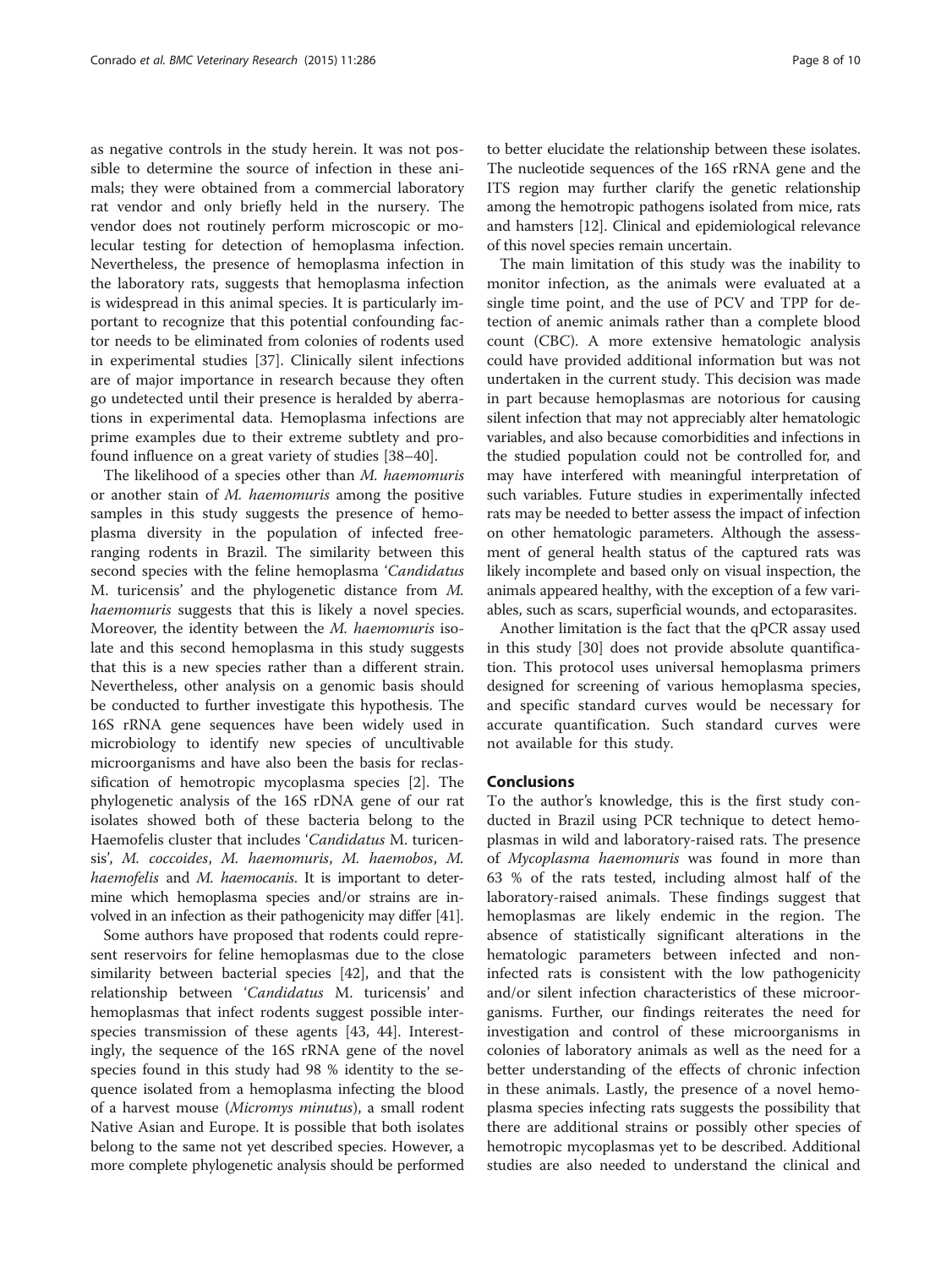<span id="page-8-0"></span>epidemiological impact of chronic hemoplasma infections on local fauna and wild animals kept in the parks and to clarify their role as possible zoonotic agents.

## Availability of supporting data

The nucleotide sequencing data supporting the results of this article are available in the GenBank® repository, [http://](http://www.ncbi.nlm.nih.gov/nuccore/KM203857) [www.ncbi.nlm.nih.gov/nuccore/KM203857](http://www.ncbi.nlm.nih.gov/nuccore/KM203857) and [http://](http://www.ncbi.nlm.nih.gov/nuccore/KM258432) [www.ncbi.nlm.nih.gov/nuccore/KM258432](http://www.ncbi.nlm.nih.gov/nuccore/KM258432).

#### Competing interests

The authors declare that they have no competing interests.

#### Author's contributions

Conceived and designed experiments: FOC, NCN, APS, JBM, AWB. Performed experiments: FOC, NCN, APS, CKZ. Analyzed the data: FOC, NCN, APS, JBM, AWB. Wrote and reviewed the paper: FOC, NCN, APS, CKZ, JBM, AWB. All authors read and approved the final manuscript.

#### Acknowledgments

The researchers would like to thank Dr Amy Bauer for assistance with statistical analysis and SAS software, and Kelly Barba for support with blood smears automatic staining procedures. We also thank the funding from Brazilian government through CNPq Fellowship Program (Conselho Nacional de Desenvolvimento Científico e Tecnológico) for Postdoctoral Researcher to Dr. do Nascimento and Coordenação de Aperfeiçoamento de Pessoal de Nível Superior (Capes) for Dr Conrado's scholarship.

#### Author details

<sup>1</sup> Programa de Pós-Graduação em Biologia Celular e Molecular, Universidade Federal do Paraná, Avenida Coronel Francisco H dos Santos, Jardim das Américas, Curitiba, Paraná CEP 81531-900, Brazil. <sup>2</sup>Departamento de Medicina Veterinária, Laboratório de Zoonoses e Epidemiologia Molecular, Universidade Federal do Paraná, Rua dos Funcionários 1540, Bairro Juvevê, Curitiba, Paraná CEP 80035-050, Brazil. <sup>3</sup>Hemoplasma Laboratory, Purdue University, College of Veterinary Medicine, Department of Comparative Pathobiology, VPRB, Room 109, 725 Harrison Street, West Lafayette, IN 47905, USA. <sup>4</sup> Director of Animal Services, Curitiba Secretary of Environment, Passeio Público, Rua Luíz Leão S/N, Centro, Curitiba, Paraná CEP 80030-010, Brazil.

#### Received: 29 July 2015 Accepted: 18 November 2015 Published online: 23 November 2015

#### References

- 1. Willi B, Boretti FS, Baumgartner C, Cattori V, Meli ML, Doherr MG, et al. Feline hemoplasmas in Switzerland: identification of a novel species, diagnosis, prevalence, and clinical importance. Schweiz Arch Tierheilkd. 2006;148(3):139–40.
- 2. Neimark H, Johansson K-E, Rikihisa Y, Tully JG. Proposal to transfer some members of the genera Haemobartonella and Eperythrozoon to the genus Mycoplasma with descriptions of 'Candidatus Mycoplasma haemofelis' , 'Candidatus Mycoplasma haemomuris' , 'Candidatus Mycoplasma haemosuis' and 'Candidatus Mycoplasma wenyonii'. Int J Syst Evol Microbiol. 2001;51(3):891–9.
- 3. Messick JB. Hemotrophic mycoplasmas (hemoplasmas): a review and new insights into pathogenic potential. Vet Clin Pathol. 2004;33(1):2–13.
- 4. Guimarães AMS, Toth B, Santos AP, Nascimento NC, Kritchevsky JE, Messick JB. Genome sequence of 'Candidatus Mycoplasma haemolamae' strain purdue, a red blood cell pathogen of alpacas (Vicugna pacos) and llamas (Lama glama). J Bacteriol. 2012;194(22):6312–3.
- Vieira RFC, Molento MB, Santos LC, Moraes W, Cubas ZS, Santos AP, et al. Detection of a novel hemoplasma based on 16S rRNA gene DNA in captive and free-ranging capybaras (Hydrochaeris hydrochaeris). Vet Microbiol. 2009;139(3–4):410–3.
- 6. Barker EN, Helps CR, Neimark H, Peters IR, Peters W, Tasker S. A novel haemoplasma species identified in archived primate blood smears. Vet Microbiol. 2011;149(3–4):478–81.
- 7. Volokhov DV, Norris T, Rios C, Davidson MK, Messick JB, Gulland FM, et al. Novel hemotrophic mycoplasma identified in naturally infected California sea lions (Zalophus californianus). Vet Microbiol. 2011;149(1–2):262–8.
- Girotto A, Zangirólamo AF, Bogado ALG, Souza ASL, da Silva GCF, Garcia JL, et al. Molecular detection and occurrence of 'Candidatus Mycoplasma haemobos' in dairy cattle of Southern Brazil. Rev Bras Parasitol. 2012;21(3):342–4.
- 9. Dieckmann SM, Hoelzle K, Dieckmann MP, Straube I, Hofmann-Lehmann R, Hoelzle LE. Occurrence of hemotrophic mycoplasmas in horses with correlation to hematological findings. Vet Microbiol. 2012;160(1–2):43–52.
- 10. Cabello J, Altet L, Napolitano C, Sastre N, Hidalgo E, Dávila JA, et al. Survey of infectious agents in the endangered Darwin's fox (Lycalopex fulvipes): High prevalence and diversity of hemotrophic mycoplasmas. Vet Microbiol. 2013;167(3–4):448–54.
- 11. Santos LC, Cubilla MP, Moraes W, Cubas ZS, Oliveira MJ, Estrada M, et al. Hemotropic Mycoplasma in a Free-ranging Black Howler Monkey (Alouatta caraya) in Brazil. J Wildl Dis. 2013;49(3):728–31.
- 12. Sashida H, Sasaoka F, Suzuki J, Watanabe Y, Fujihara M, Nagai K, et al. Detection of Hemotropic Mycoplasmas in Free-living Brown Sewer Rats (Rattus norvegicus). J Vet Med Sci. 2013;75(7):979–83.
- 13. Sharifiyazdi H, Nazifi S, Aski HS, Shayegh H. Molecular characterization and phylogenetic analysis of the causative agent of hemoplasma infection in small Indian Mongoose (Herpestes Javanicus). Comp Immunol Microbiol Infect Dis. 2014;37(4):243–7.
- 14. Obara H, Fujihara M, Watanabe Y, Ono HK, Harasawa RJ. A feline hemoplasma, 'Candidatus Mycoplasma haemominutum' , detected in dog in Japan. J Vet Med Sci. 2011;73(6):841–3.
- 15. Santos AP, Santos RP, Biondo AW, Dora JM, Goldani LZ, Oliveira ST, et al. Hemoplasma infection in HIV-positive patient, Brazil. Emerg Infect Dis. 2008;14(12):1922–4.
- 16. Tasker S, Peters IR, Mumford AD, Day MJ, Gruffydd-Jones TJ, Day S, et al. Investigation of human haemotropic Mycoplasma infections using a novel generic haemoplasma qPCR assay on blood samples and blood smears. J Med Microbiol. 2010;59(11):1285–92.
- 17. Steer JA, Tasker S, Barker EN, Jensen J, Mitchell J, Stocki T, et al. A novel hemotropic mycoplasma (hemoplasma) in a patient with hemolytic anemia and pyrexia. Clin Infect Dis. 2011;53(11):147–51.
- 18. Sykes JE, Lindsay LL, Maggi RG, Breitschwerdt EB. Human coinfection with Bartonella henselae and two hemotropic mycoplasma variants resembling Mycoplasma ovis. J Clin Microbiol. 2010;48(10):3782–5.
- 19. Yuan CL, Liang AB, Yao CB, Yang ZB, Zhu JG, Cui L, et al. Prevalence of Mycoplasma suis (Eperythrozoon suis) infection in swine and swine-farm workers in Shanghai, China. Am J Vet Res. 2009;70(7):890–4.
- 20. Neimark H, Peters W, Robinson BL, Stewart LB. Phylogenetic analysis and description of Eperythrozoon coccoides, proposal transfer to the genus Mycoplasma as Mycoplasma coccoides comb nov and request for an opinion. Int J Syst Evol Microbiol. 2005;55(3):1385–91.
- 21. Zhang C, Rikihisa Y. Evaluation of sensitivity and specificity of a Mycoplasma haemomuris-specific polymerase chain reaction test. Comp Med. 2002;52(4):313–5.
- 22. Willi B, Boretti FS, Meli ML, Bernasconi MV, Casati S, Hegglin D, et al. Real-time PCR investigation of potential vectors, reservoirs and shedding patterns of feline hemotropic mycoplasmas. Appl Environ Microbiol. 2007;73(12):3798–802.
- 23. Hill WA, Brown JP. Zoonoses of rabbits and rodents. Vet Clin North Am Exot Anim Pract. 2011;14(3):519–31.
- 24. Himsworth CG, Parsons KL, Jardine C, Patrick DM. Rats, cities, people, and pathogens: a systematic review and narrative synthesis of literature regarding the ecology of rat-associated zoonoses in urban centers. Vector Borne Zoonotic Dis. 2013;13(6):349–59.
- 25. Santos AP, Messick JB, Biondo AW, Oliveira ST, Pedralli V, Lasta CS, et al. Design, optimization, and application of a conventional PCR assay with an internal control for detection of 'Candidatus Mycoplasma turicensis' 16S rDNA in domestic cats from Brazil. Vet Clin Pathol. 2009;38(4):443–52.
- 26. Barker EN, Tasker S, Day MJ, Warman SM, Woolley K, Birtles R, et al. Development and use of real-time PCR to detect and quantify Mycoplasma haemocanis and 'Candidatus Mycoplasma haematoparvum' in dogs. Vet Microbiol. 2010;140(1–2):167–70.
- 27. Biondo AW, Santos AP, Guimarães AM, Vieira RF, Vidotto O, Macieira DB, et al. A review of the occurrence of hemoplasmas (hemotrophic mycoplasmas) in. Brazil Rev Bras Parasitol Vet. 2009;18(3):1–7.
- 28. Harvey JW, Gaskin JM. Experimental feline haemobartonellosis. J Am Anim Hosp Assoc. 1977;13(1):28–38.